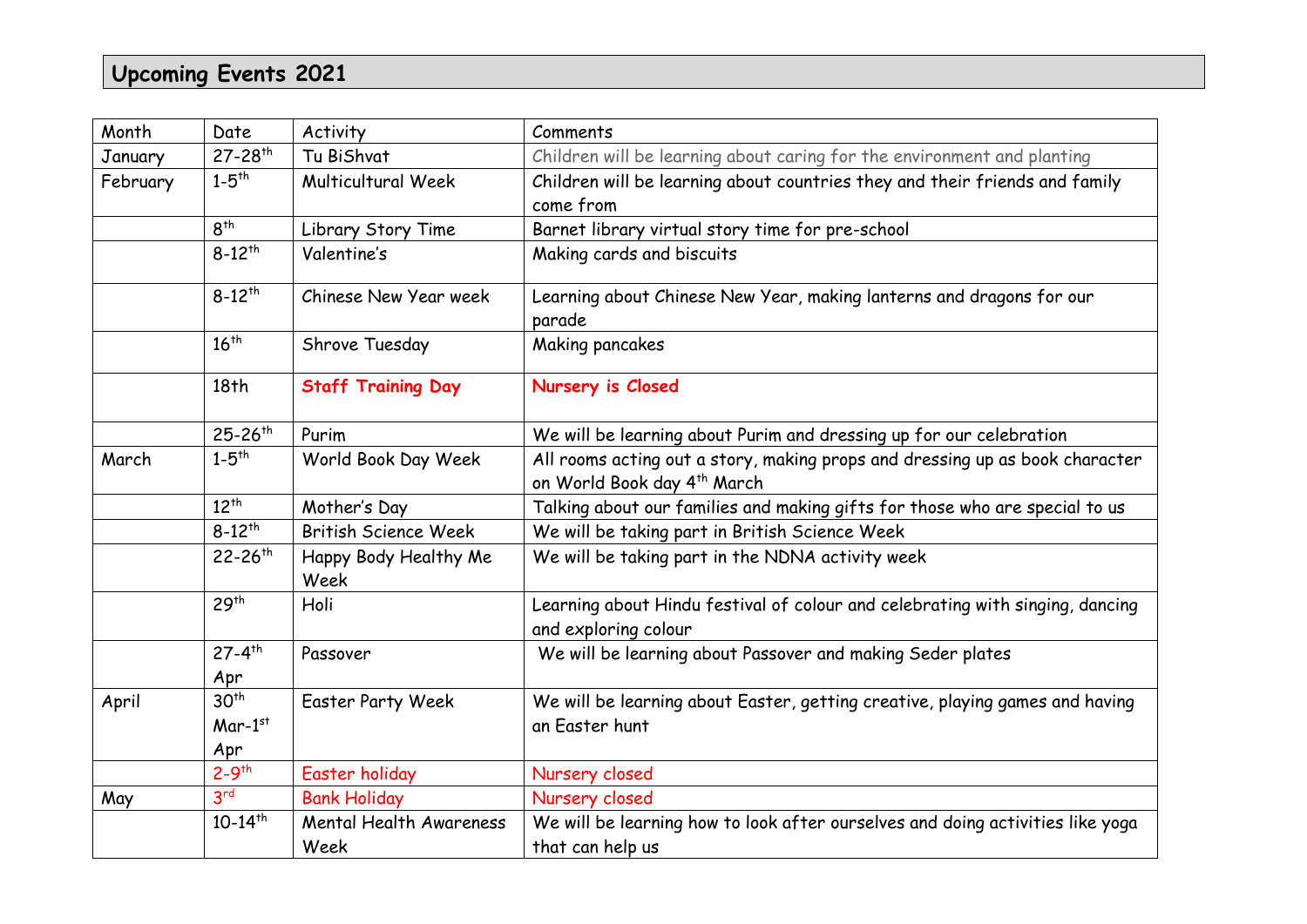|           | $12 - 13$ <sup>th</sup>        | Eid Party                              | Learning about Eid and getting creative                                                                                                      |
|-----------|--------------------------------|----------------------------------------|----------------------------------------------------------------------------------------------------------------------------------------------|
|           | $14^{th}$                      | Pyjamarama                             | Come in your pyjamas, donate a £1 to the Books Trust and enjoy a fun<br>packed day full of stories                                           |
|           | $17 - 21^{st}$                 | Walk to School Week                    | We will be encouraging all children to walk to school, looking at fun things to<br>do on our walk and how to keep safe                       |
|           |                                | Sports Day                             | TBC subject to COVID restrictions                                                                                                            |
|           | 24-28 <sup>th</sup>            | National Smile Week                    | We will be learning all about teeth, how to care for them and going to the<br>dentist                                                        |
|           | 31 <sup>st</sup>               | <b>Bank Holiday</b>                    | Nursery closed                                                                                                                               |
| June      | $7 - 11$ <sup>th</sup>         | World Environment and<br>Ocean Days    | We will be learning all about our environment, how to save the planet and our<br>oceans                                                      |
|           | 9 <sup>th</sup>                | <b>Staff Training Day</b>              | <b>Nursery Closed</b>                                                                                                                        |
|           | $11 - 11$ <sup>th</sup><br>Jul | Euro's                                 | We will be learning about different countries in the world, playing football<br>and making flags from our home countries                     |
|           | $18^{th}$                      | Father's Day                           | Talking about our families and making gifts for those who are special to us                                                                  |
|           | 29 <sup>th</sup>               | <b>International Mud Day</b>           | We will be getting messy, exploring the great outdoors and getting creative<br>with natural resources                                        |
|           |                                | Nursery Trip                           | TBC subject to COVID restrictions                                                                                                            |
| July      | $5-9$ <sup>th</sup>            | <b>Multicultural Week</b>              | We will be celebrating our different cultures, tasting food from around the<br>world and sharing food from our cultures at the family pinic. |
|           |                                | Family picnic                          | TBC subject to COVID restrictions                                                                                                            |
|           |                                | Leavers disco                          | Aardvarks children will be having a leavers disco to celebrate their transition<br>to school                                                 |
|           | $23 - 8$ <sup>th</sup><br>Aug  | Olympics                               | We will be learning about and trying out different sports                                                                                    |
|           | 30 <sup>th</sup> July          | <b>International Friendship</b><br>Day | We will be talking about friendships and how to be kind to each other                                                                        |
| August    | 30 <sup>th</sup>               | <b>Bank Holiday</b>                    | Nursery closed                                                                                                                               |
| September | $6 - 8$ <sup>th</sup>          | Rosh Hashanah                          | We will be learning about Rosh Hashanah and eating apples dipped in honey                                                                    |
|           | 20-24th                        | Recycle Week                           | Children will be learning all about the 4 R's and looking at how we can be more<br>environmentally friendly and what we can make from 'junk' |
|           | 28 <sup>th</sup>               | <b>Staff Training</b>                  | Nursery closed                                                                                                                               |